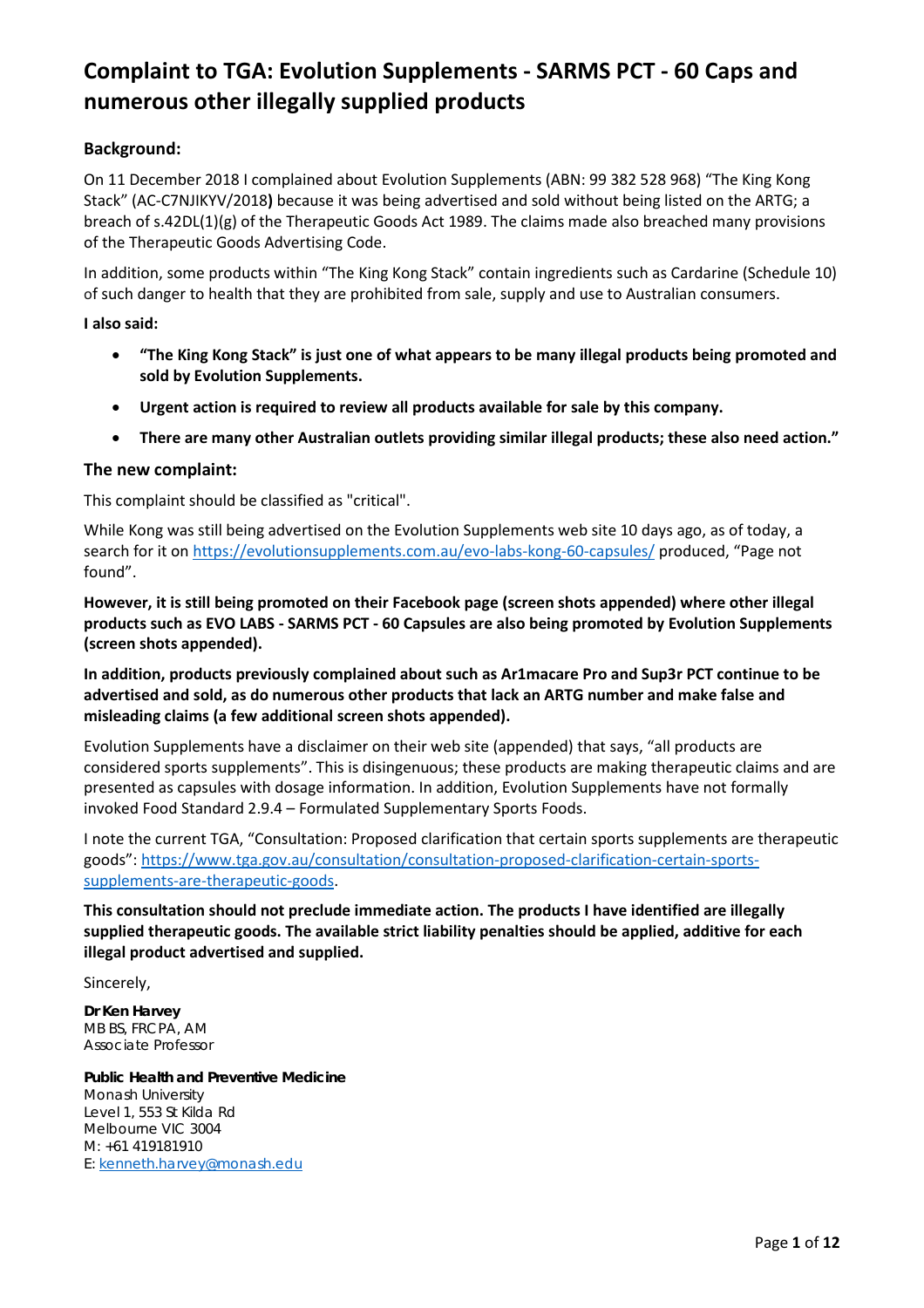28 October 2019

#### **Screen Shots (taken 28/11/2019)**



[https://www.facebook.com/EVOSUPPS/posts/evo-labs-kongone-of-our-best-sellers-kong-back-in-stock](https://www.facebook.com/EVOSUPPS/posts/evo-labs-kongone-of-our-best-sellers-kong-back-in-stock-selling-out-fast-get-you/2111690962197095/)[selling-out-fast-get-you/2111690962197095/](https://www.facebook.com/EVOSUPPS/posts/evo-labs-kongone-of-our-best-sellers-kong-back-in-stock-selling-out-fast-get-you/2111690962197095/)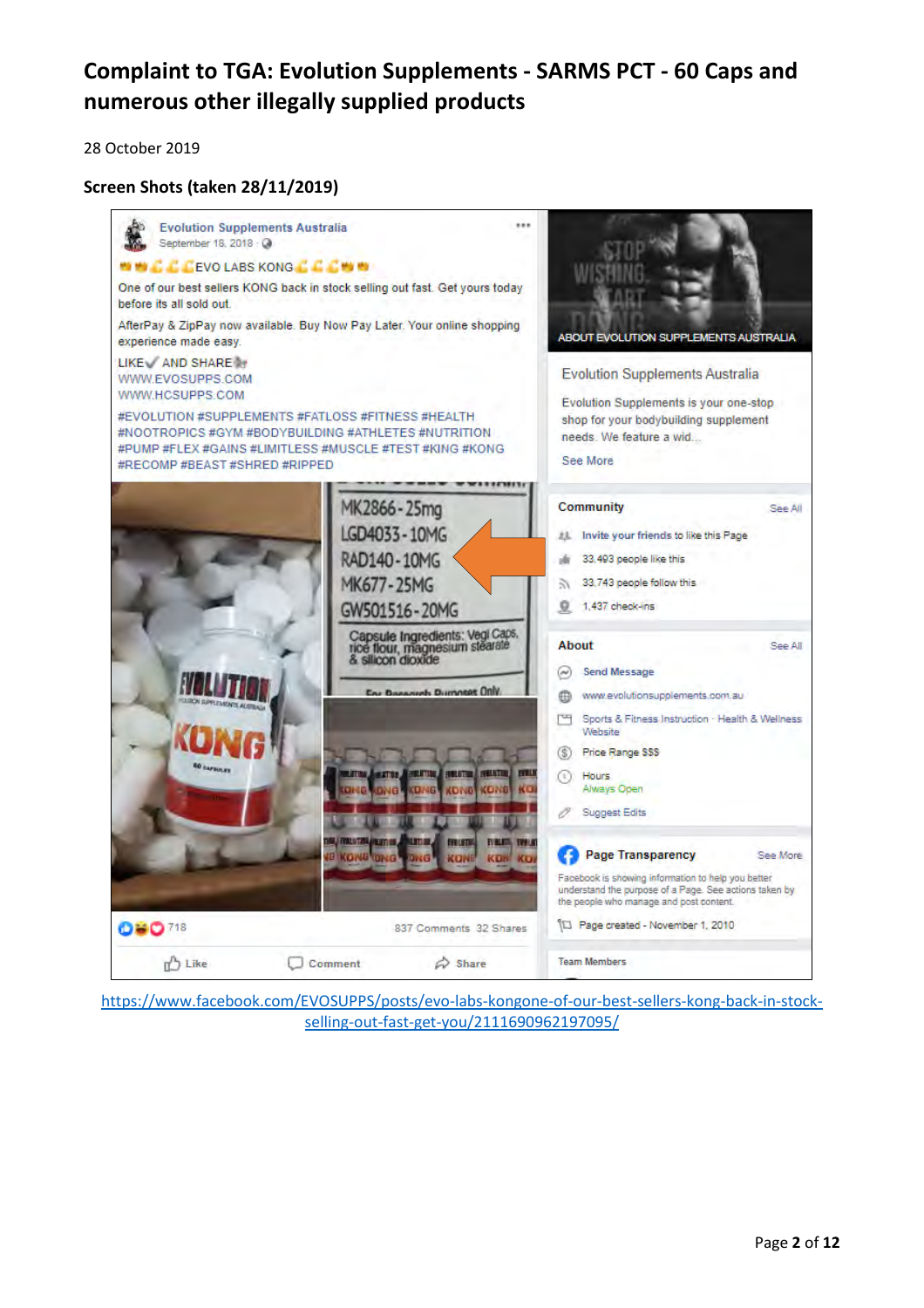

[https://www.facebook.com/EVOSUPPS/posts/evo-labs-kongone-of-our-best-sellers-kong-back-in-stock](https://www.facebook.com/EVOSUPPS/posts/evo-labs-kongone-of-our-best-sellers-kong-back-in-stock-selling-out-fast-get-you/2111690962197095/)[selling-out-fast-get-you/2111690962197095/](https://www.facebook.com/EVOSUPPS/posts/evo-labs-kongone-of-our-best-sellers-kong-back-in-stock-selling-out-fast-get-you/2111690962197095/)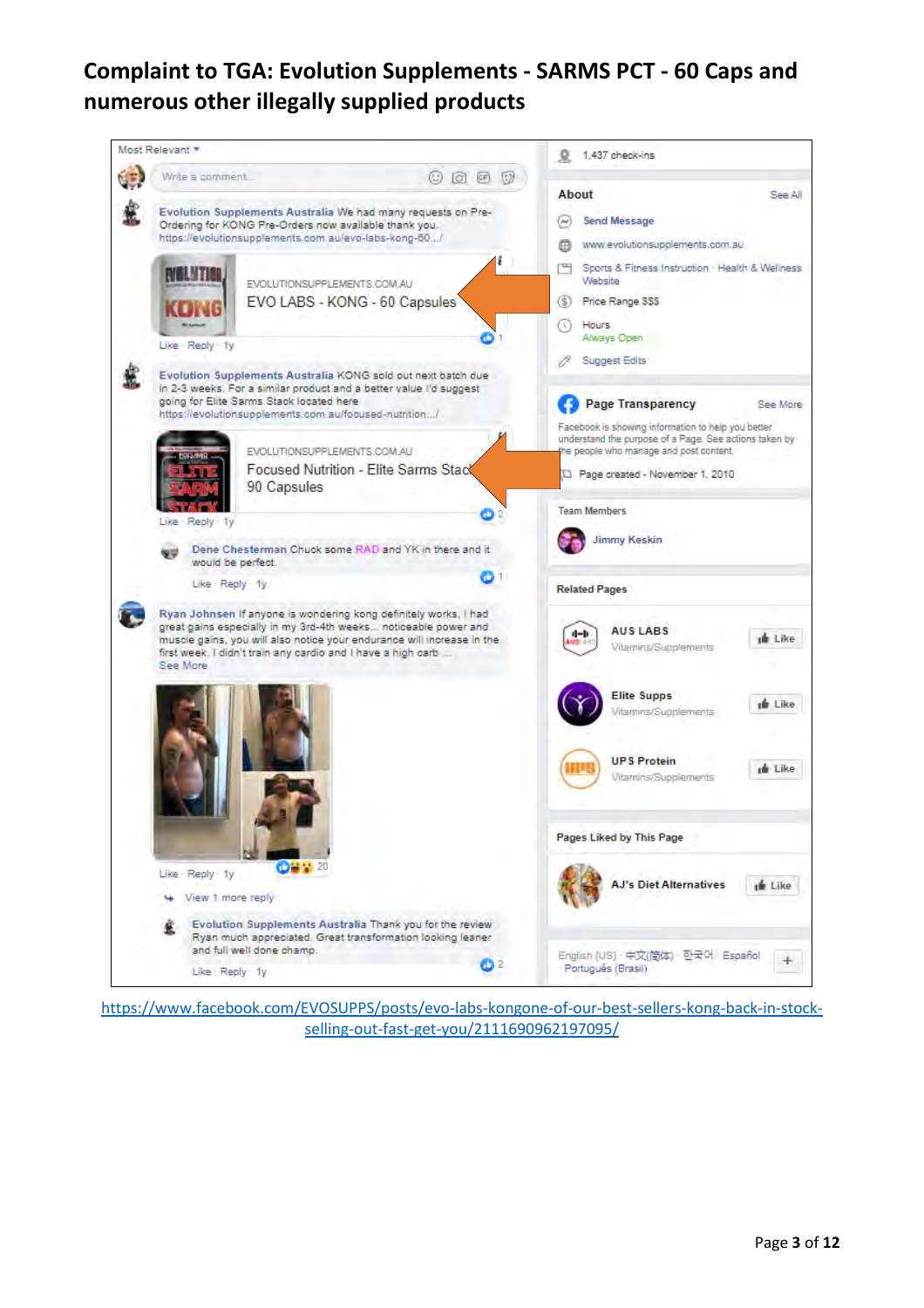

<https://evolutionsupplements.com.au/evo-labs-sarms-pct-60-capsules/>



[https://evolutionsupplements.com.au/search.php?search\\_query=Ar1macare%20Pro%20&section=product](https://evolutionsupplements.com.au/search.php?search_query=Ar1macare%20Pro%20§ion=product)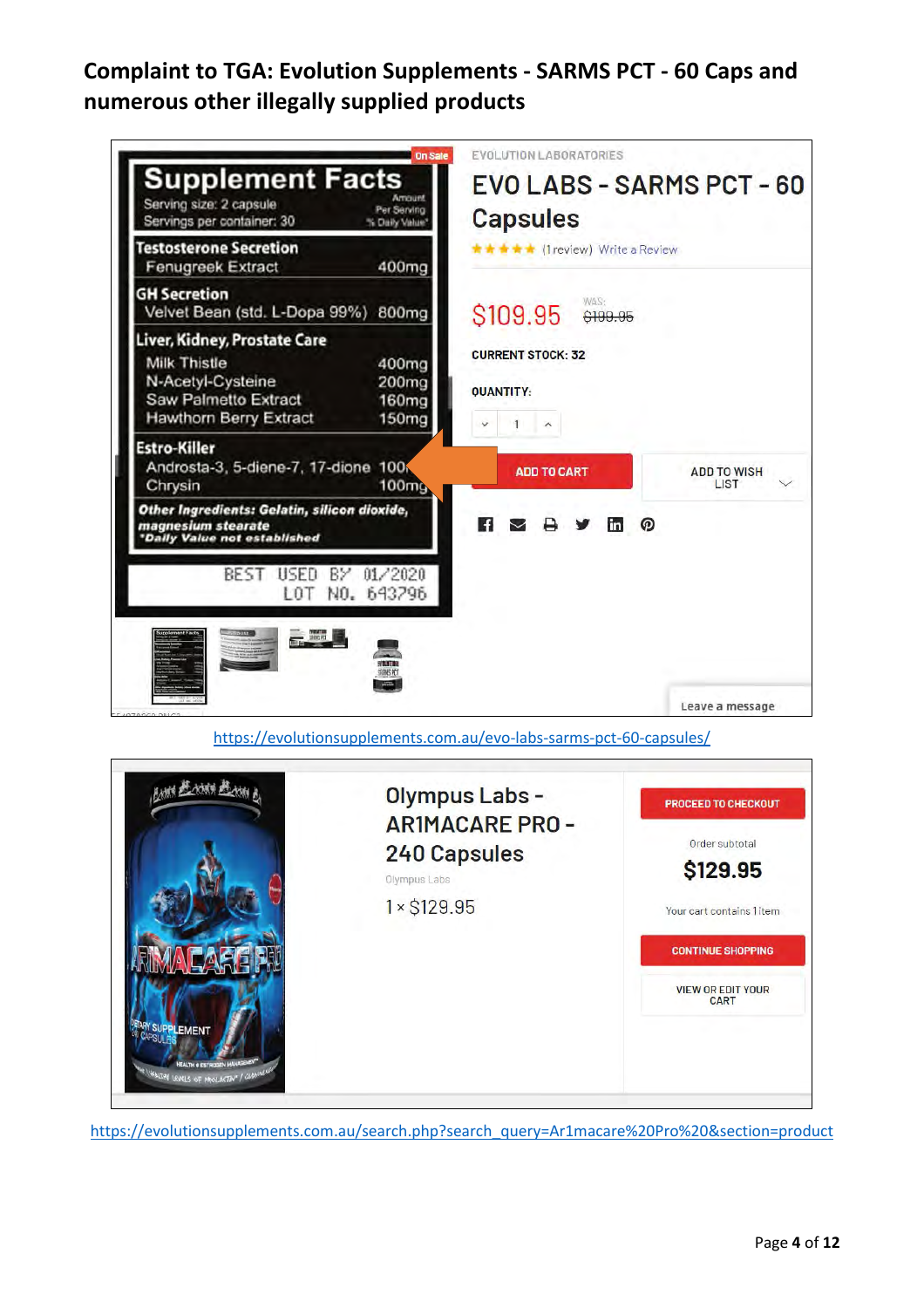

[https://evolutionsupplements.com.au/search.php?search\\_query=Sup3r%20PCT%20&section=product](https://evolutionsupplements.com.au/search.php?search_query=Sup3r%20PCT%20§ion=product)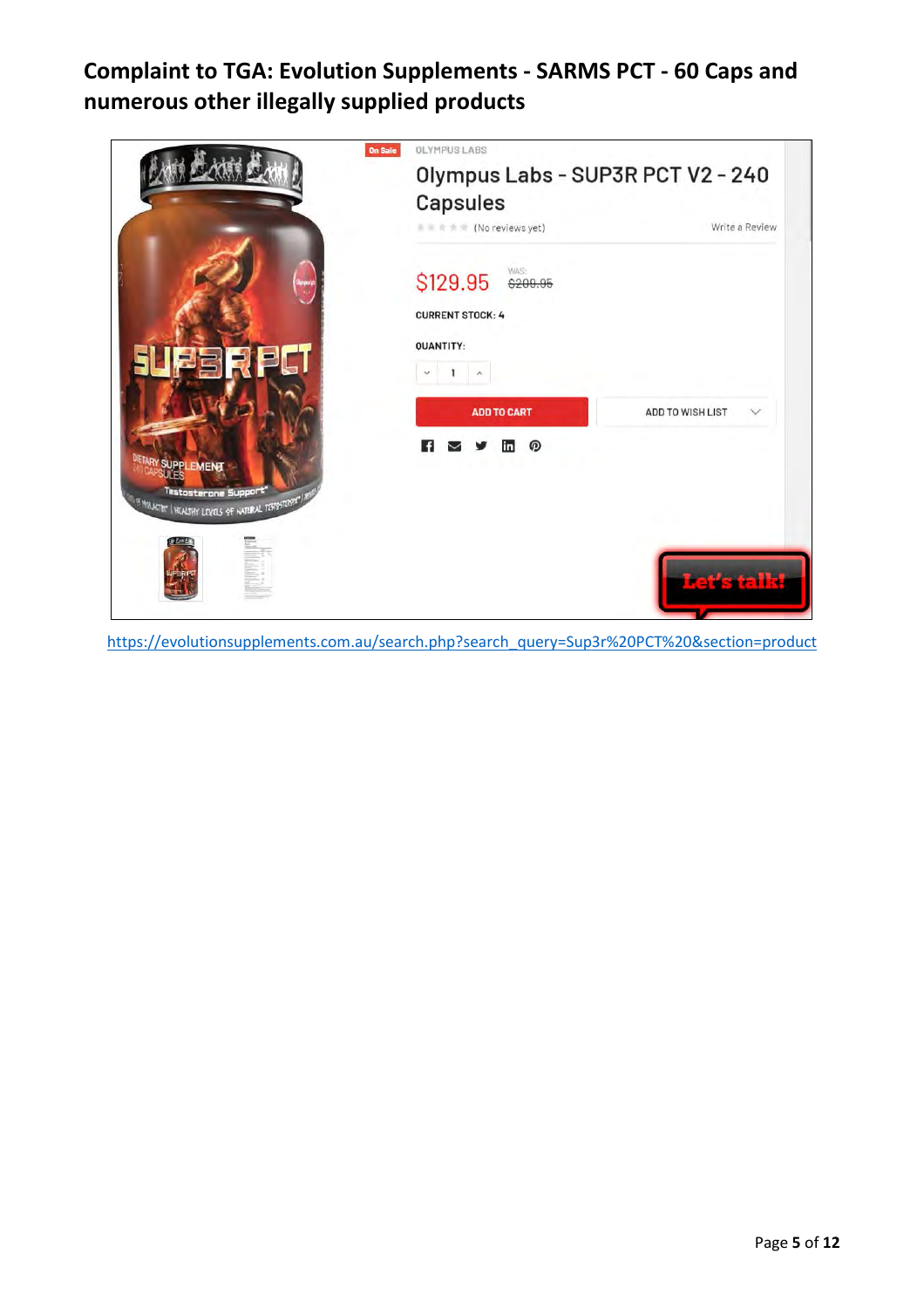|                         | Fat burners help suppress appetites while simultaneously giving you energy. By increasing the body's temperature, fat burning<br>supplements can help burn more calories during exercise. Increased body temperature stimulates metabolism in the fat stores,<br>thereby "burning" fat.                                             |                                 |
|-------------------------|-------------------------------------------------------------------------------------------------------------------------------------------------------------------------------------------------------------------------------------------------------------------------------------------------------------------------------------|---------------------------------|
|                         | Browse our array of fat burner supplements. Online orders are shipped via Australia Post Express, with 1-2 days delivery, Australia-<br>wide.                                                                                                                                                                                       |                                 |
| Sort By: Featured Items | Columns:<br>$\overline{2}$<br>6<br>3<br>r                                                                                                                                                                                                                                                                                           | Products Per Page: 20<br>$\sim$ |
|                         | <b>AGGRESSIVE LABZ - HADEZ - 60 Capsules</b><br>AGGRESSIVE LABZ<br>*CAUTION FOR ADVANCED USERS ONLY! OF AGE 21+<br>YEARS, WITH EXPERIENCE IN SUPPLEMENTATION OF<br>AT LEAST 2 YEARS* Aggressive Labz HADES Insanely<br>Intense Fat Burner NOT FOR BEGINNERS!!!NEVER<br>EXCEED 2 CAPSULES IN A 24 HOUR PERIOD.<br>DESCRIPTION IGNITE | \$129.95                        |
|                         |                                                                                                                                                                                                                                                                                                                                     | e<br><b>ADD TO CART</b>         |
|                         |                                                                                                                                                                                                                                                                                                                                     | ≓<br><b>COMPARE</b><br>$\alpha$ |
|                         |                                                                                                                                                                                                                                                                                                                                     |                                 |
| <b>On Sale</b>          | EVO LABS - L-CARNILEAN 3000 - 32 Servings                                                                                                                                                                                                                                                                                           | \$49.95                         |
|                         | <b>EVOLUTION LABORATORIES</b>                                                                                                                                                                                                                                                                                                       | \$99.95                         |
|                         | EVO LABS PRESENTS L-CARNILEAN 3000 NON-<br>STIMULANT FAT BURNER BOOST ENERGY INCREASED                                                                                                                                                                                                                                              | <b>CHOOSE OPTIONS</b><br>е      |
|                         | ENDURANCE PROMOTES FAT LOSS ENHANCE                                                                                                                                                                                                                                                                                                 | $\equiv$<br><b>COMPARE</b>      |
|                         | ATHLETIC PERFORMANCE FAT METABOLIZER<br>PROMOTES RECOVERY PREVENT MUSCLE DAMAGE<br>WHOPPING 3000mg PER SERVING!                                                                                                                                                                                                                     | Q<br><b>QUICK VIEW</b>          |

<https://evolutionsupplements.com.au/fat-burners/?mode=1>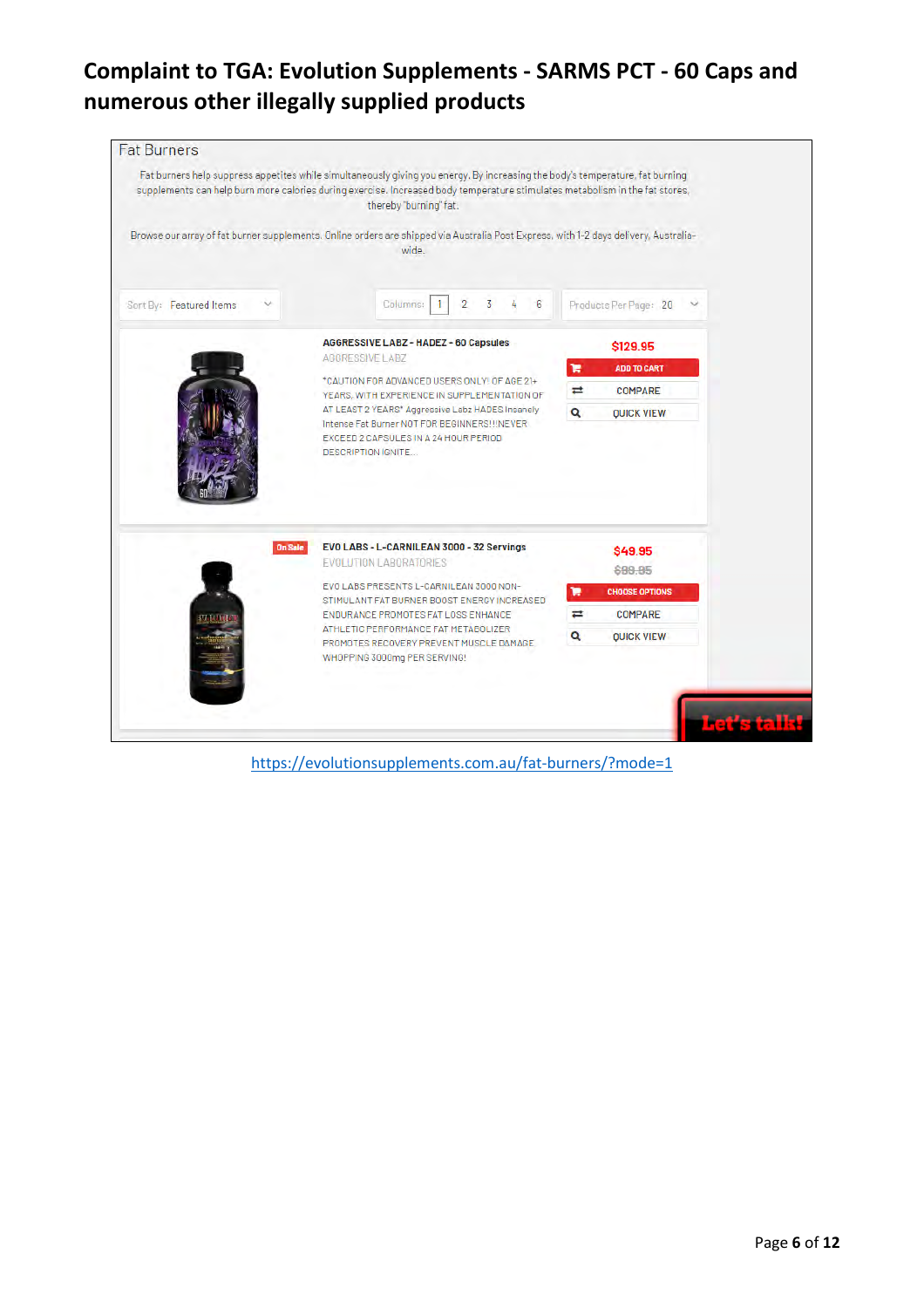

<https://evolutionsupplements.com.au/fat-burners/?mode=1>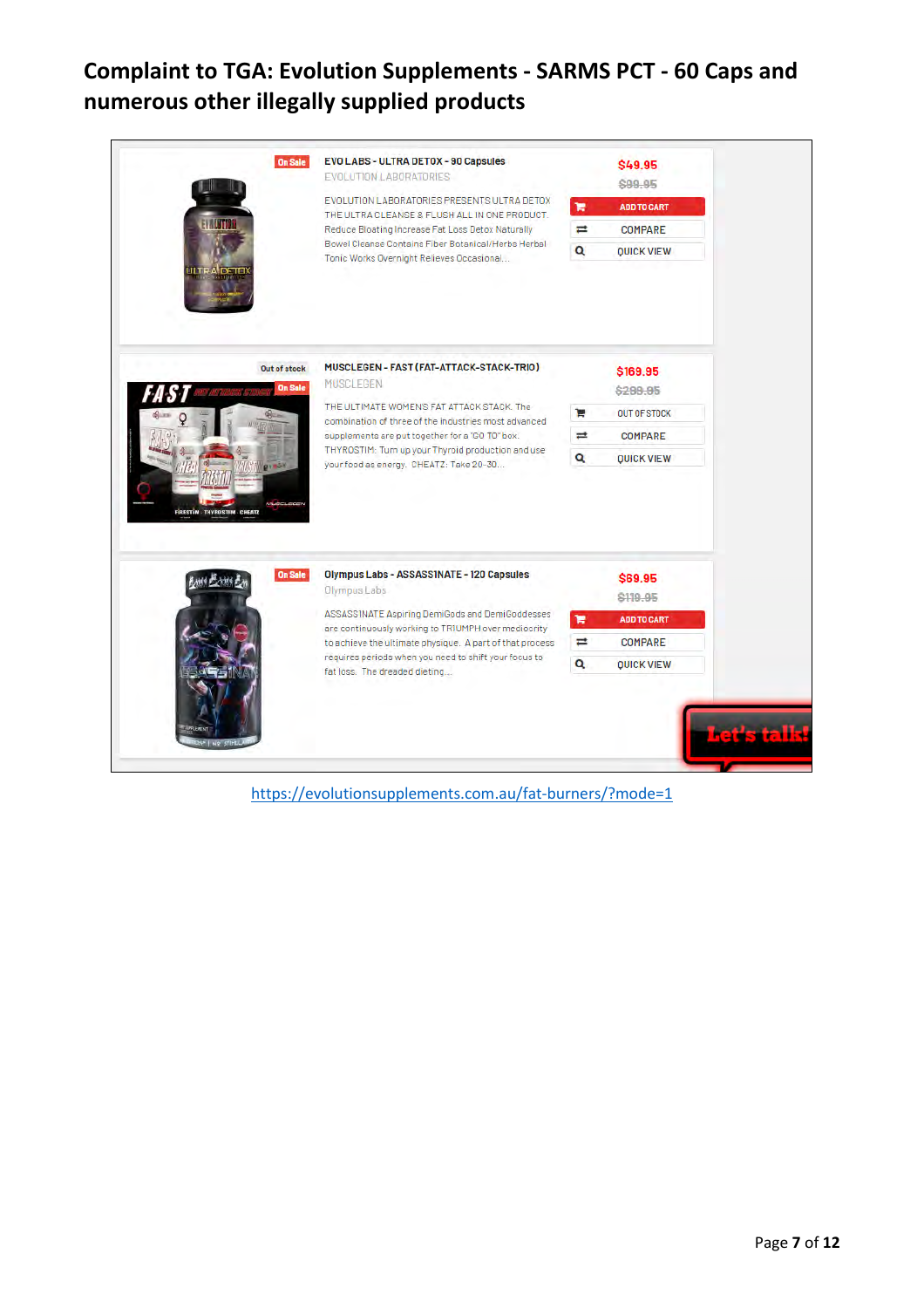

<https://evolutionsupplements.com.au/fat-burners/?mode=2>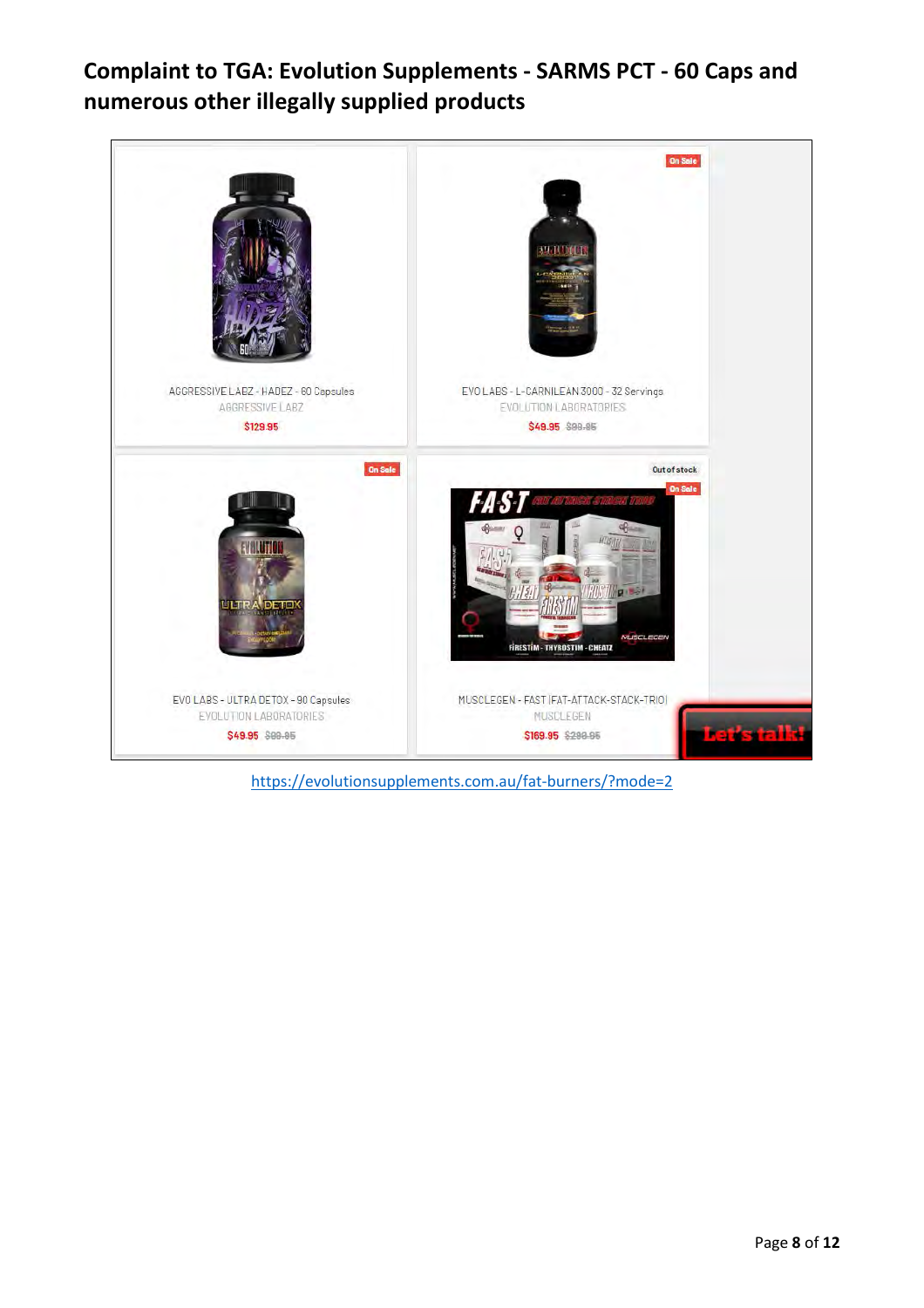

<https://evolutionsupplements.com.au/muscle-enhancers/>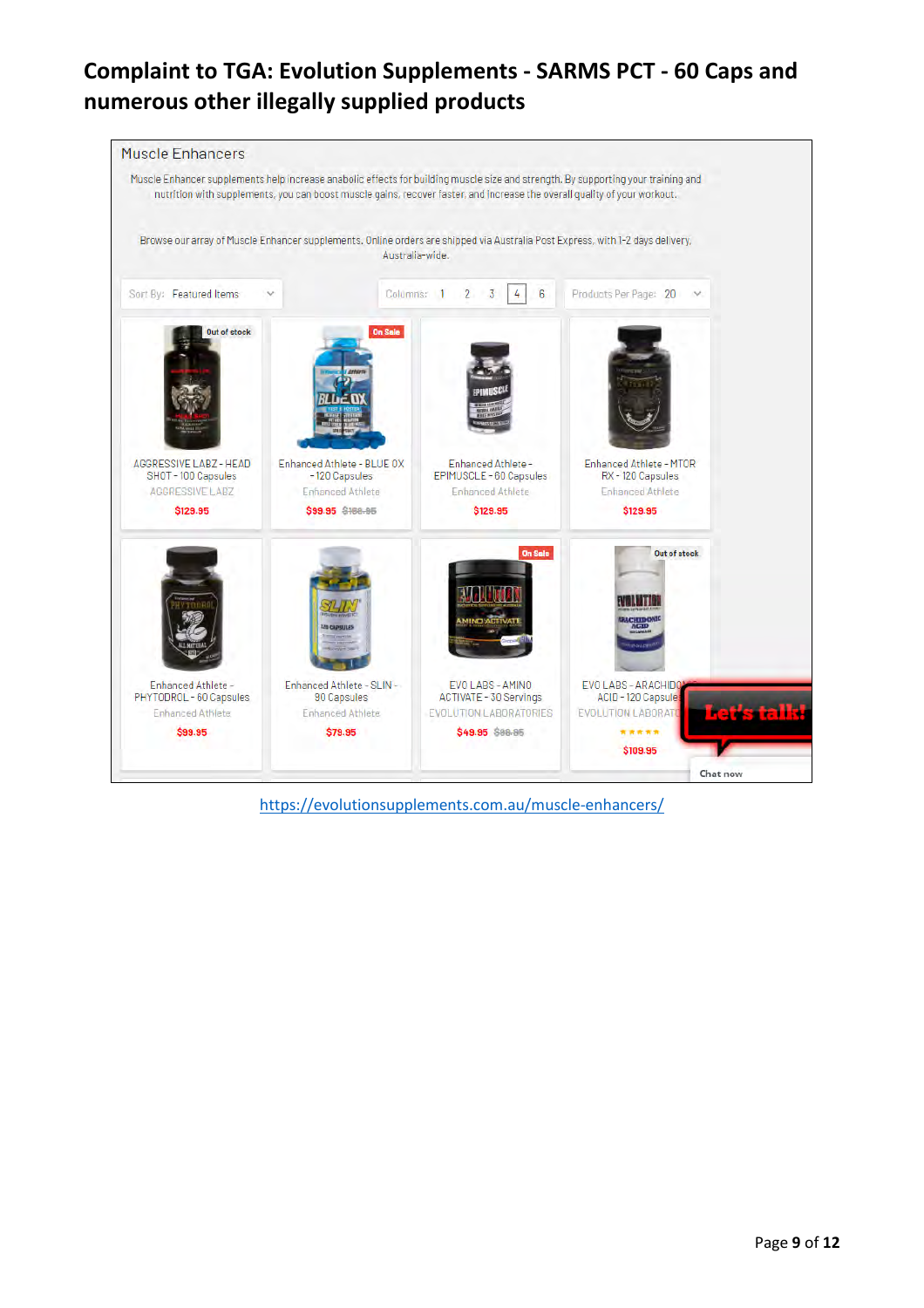

<https://evolutionsupplements.com.au/vital-alchemy-anafuse-120-capsules/>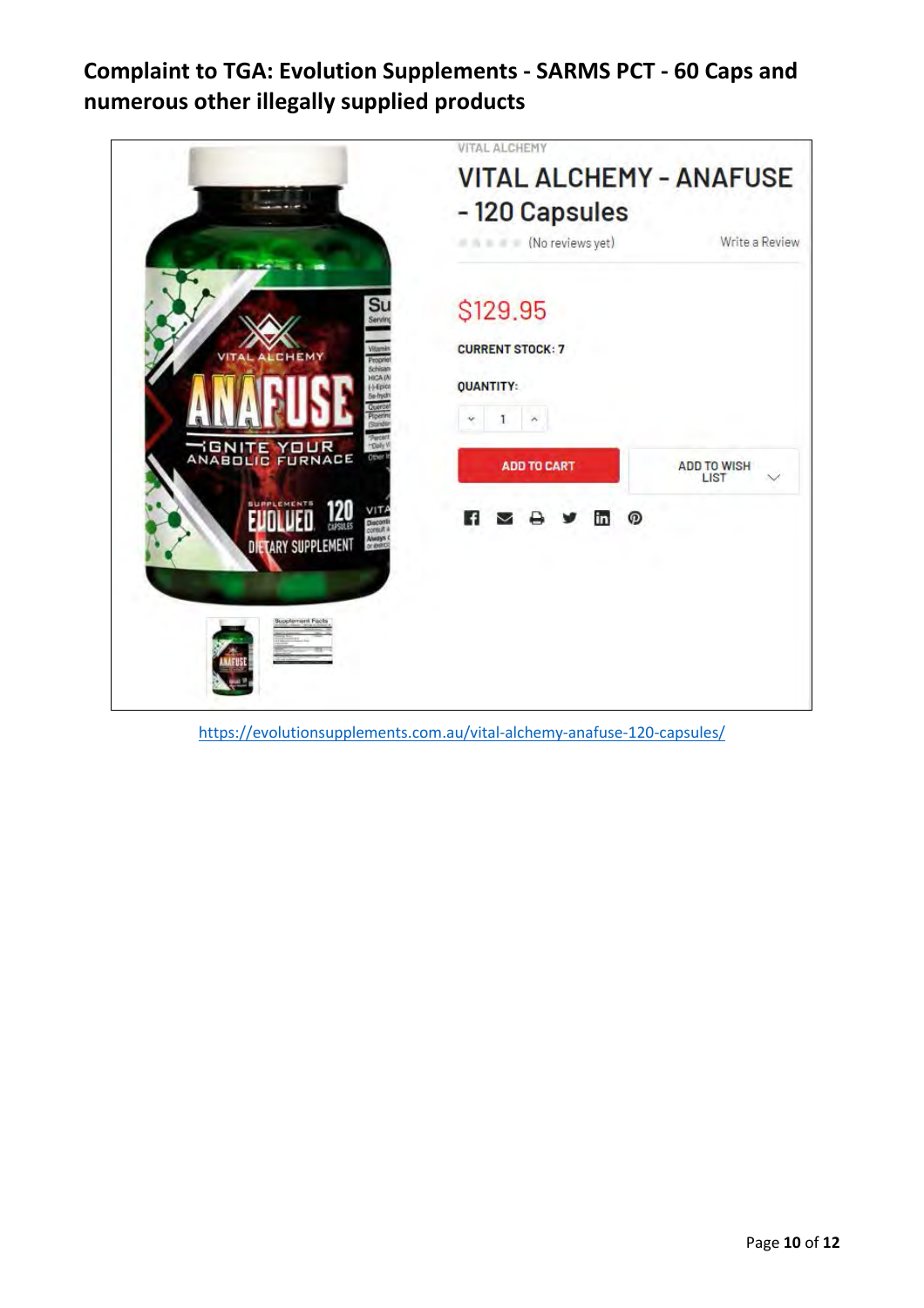# How does Anafuse Help You Bulk Up?

The ingredients in Anafuse work to push your muscles beyond their limits by enhancing your body's ability to resist muscle fatigue, which promotes significant increases in muscle endurance and exercise capacity. Get ready to set new personal records!

Promotes mass gains by inhibiting and reducing Myostatin - a protein that actually limits your body's genetic potential for muscle growth. Shatter Your Genetic Muscle Building Potential!

Accelerates your body's ability repair muscle, producing new, stronger, and more dense muscle!

Floods your muscles with blood during workouts, saturating them with essential muscle building nutrients producing intense muscle pumps!

Improves muscle recovery and decreases muscle soreness so you can train harder more often!

Take Control of Your Genetic Potential with Anafuse by Vital Alchemy now!

# **Key Benefits of Anafuse**

- · Supports Mass Gains\*
- · Zero Water Weight\*
- · Helps Reduce Body Fat\*
- · Supports Increases in Muscle Endurance\*
- · Helps Increase Muscle Hardness\*
- Helps Increase Strength\*
- · Promotes Skin Ripping Muscle Pumps\*
- · Inhibits Myostatin\*
- Accelerates Muscle Recovery\*
- · Helps Reduce Muscle Soreness\*
- · Protein Synthesis Amplifier\*
- . Multi-Compound Stack\*
- · All Natural Formula\*
- Can be Used for up 12 Weeks\*

<https://evolutionsupplements.com.au/vital-alchemy-anafuse-120-capsules/>